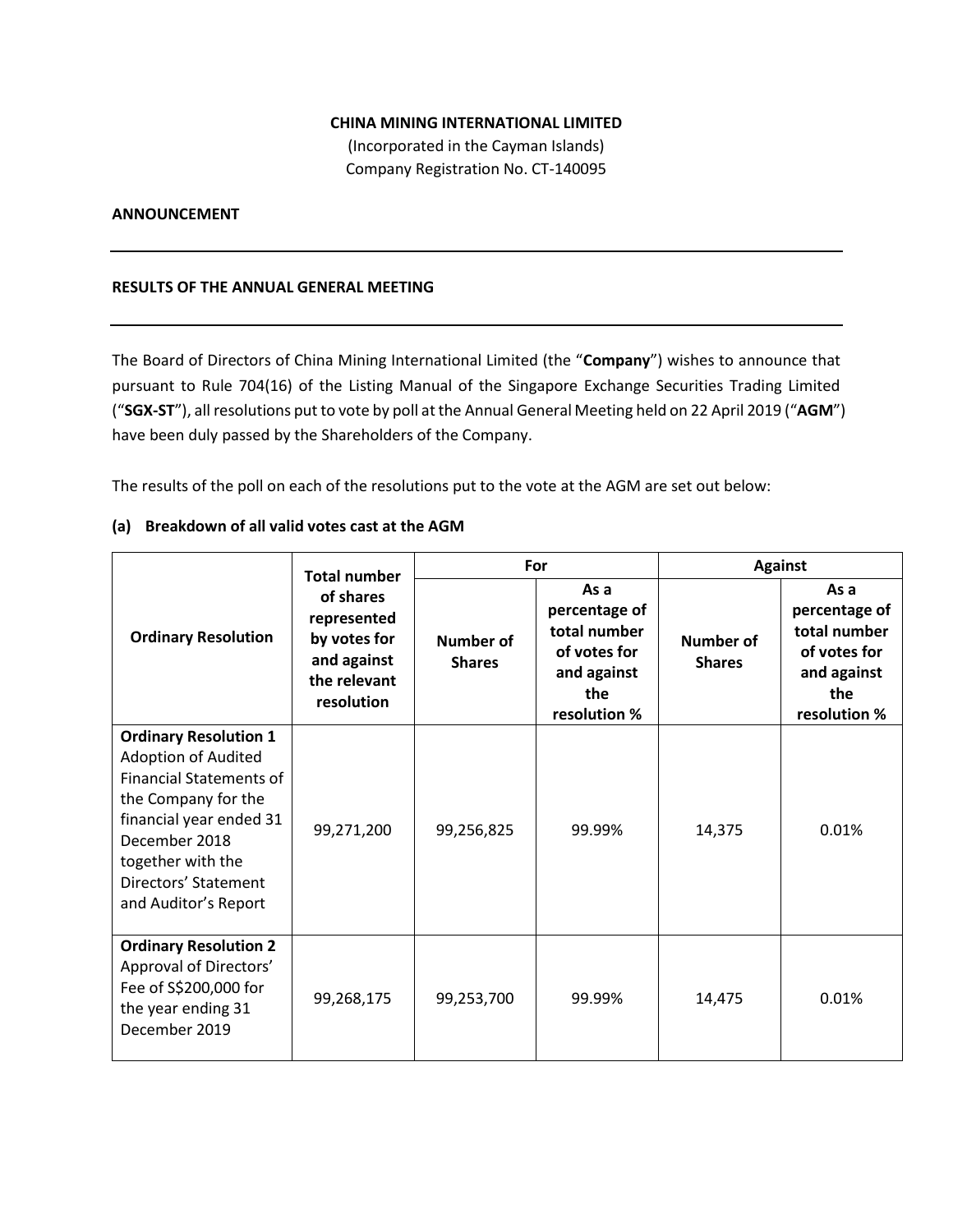| <b>Ordinary Resolution 3</b><br>Re-election of Mr Guo<br>Yinghui, a Director<br>retiring pursuant to<br>Article 86 of the<br>Company's Articles of<br>Association    | 99,268,050 | 99,254,825 | 99.99%  | 13,225 | 0.01% |  |
|----------------------------------------------------------------------------------------------------------------------------------------------------------------------|------------|------------|---------|--------|-------|--|
| <b>Ordinary Resolution 4</b><br>Re-election of Mr Li<br>Bin, a Director retiring<br>pursuant to Article 86<br>of the Company's<br><b>Articles of Association</b>     | 99,274,425 | 99,261,200 | 99.99%  | 13,225 | 0.01% |  |
| <b>Ordinary Resolution 5</b><br>Re-election of Mr Ning<br>Jin Cheng, a Director<br>retiring pursuant to<br>Article 86 of the<br>Company's Articles of<br>Association | 99,269,200 | 99,253,575 | 99.98%  | 15,625 | 0.02% |  |
| <b>Ordinary Resolution 6</b><br>Re-election of Mr Chan<br>Siew Wei, a Director<br>retiring pursuant to<br>Article 86 of the<br>Company's Articles of<br>Association  | 99,099,125 | 99,083,500 | 99.98%  | 15,625 | 0.02% |  |
| <b>Ordinary Resolution 7</b><br>Re-appointment of<br>Crowe Horwath First<br>Trust LLP as Auditors of<br>the Company                                                  | 99,270,575 | 99,254,825 | 99.98%  | 15,750 | 0.02% |  |
| <b>AS SPECIAL BUSINESS</b>                                                                                                                                           |            |            |         |        |       |  |
| <b>Resolution 8</b><br>Authority to allot and<br>issue shares                                                                                                        | 99,099,125 | 99,083,500 | 99.98%  | 15,625 | 0.02% |  |
| <b>Resolution 9</b><br>Renewal of the Share<br><b>Buyback Mandate</b>                                                                                                | 38,516,362 | 38,516,237 | 100.00% | 125    | 0.00% |  |